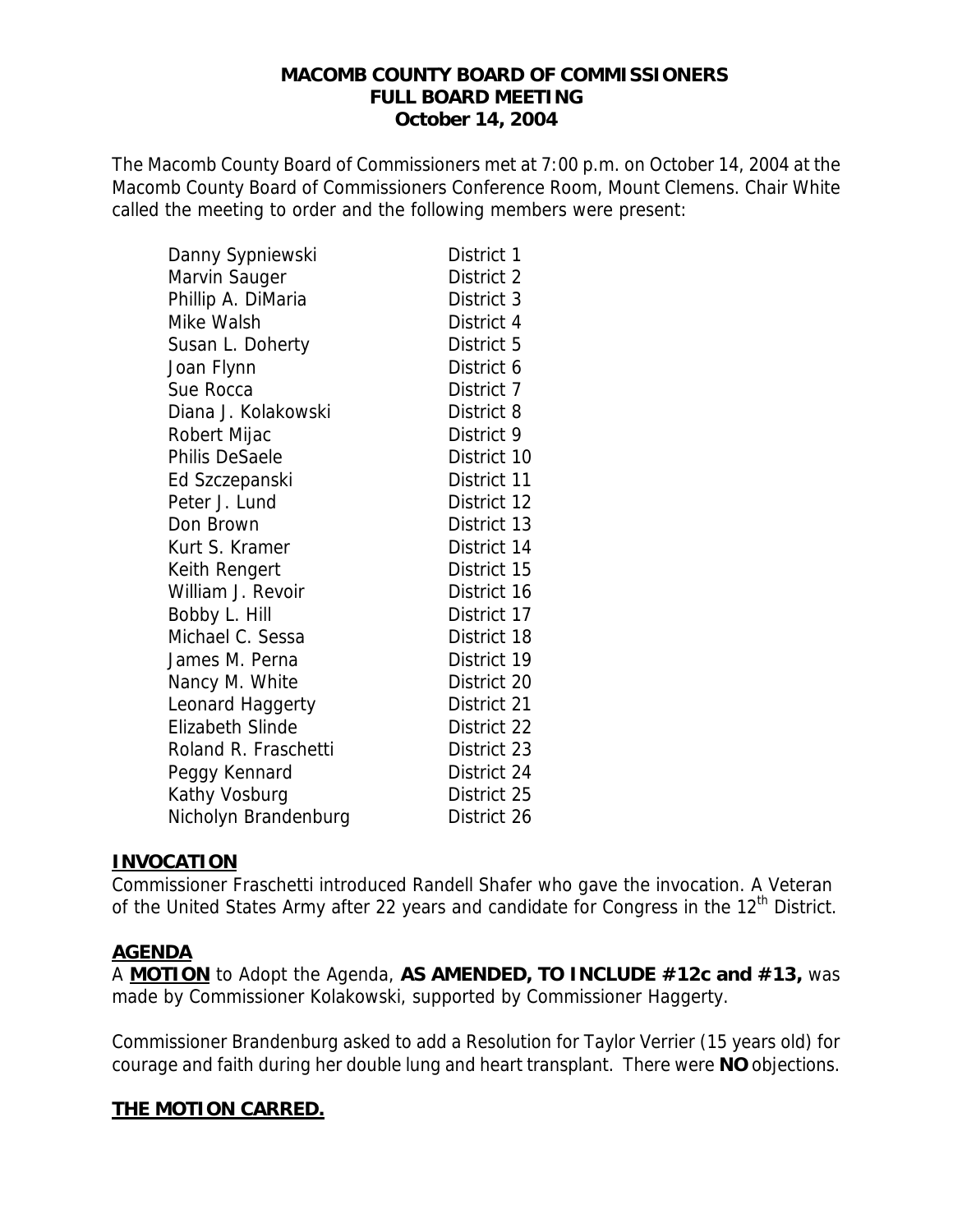MACOMB COUNTY BOARD OF COMMISSIONERS - FULL BOARD October 14, 2004

# **MINUTES**

A **MOTION** to Approve the Minutes dated September 23, 2004 was made by Commissioner Vosburg, supported by Commissioner DiMaria, and the **MOTION CARRIED.**

# **PUBLIC PARTICIPATION**

**Gregory Murray, 62 Rathbone, Mt. Clemens Don Lobsinger, St. Clair Shores Jeff McDowell, Mt. Clemens, Employee at Juvenile Justice Center & Member UAW Local 889** 

Spoke regarding the continued problems with Macomb County's hiring process. Racism and nepotism in the county and the Juvenile Justice System and their employees.

# **COMMITTEE REPORTS:**

# **BUDGET COMMITTEE – September 21, 2004**

The Clerk read the recommendations from the Budget Committee and a **MOTION** was made by Chairperson Kolakowski, supported by Vice-Chairperson Sessa, to adopt the committee recommendations.

Commissioner's Sessa, Brandenburg and Kramer asked their **NO** votes be recorded on both motions. There were **NO** objections.

Commissioner's Szczepanski, Rocca, Brown, Kramer and DeSaele asked their **NO** votes be recorded on Motion #1. There were **NO** objections.

- 1. ADOPT A SMART PUBLIC TRANSPORTATION MILLAGE RATE OF .5949 MILL FOR THE YEAR 2005.
- 2. ADOPT A COUNTY OPERATING MILLAGE RATE OF 4.2000 MILLS FOR THE YEAR 2005.

# **THE MOTION CARRIED.**

# **COMMUNITY SERVICES COMMITTEE – October 4, 2004**

The Clerk read the recommendations from the Community Services Committee and a **MOTION** was made by Chairperson Kennard, supported by Vice-Chairperson Brandenburg, to adopt the committee recommendations.

- 1. AUTHORIZE THE MACOMB COUNTY COMMUNITY SERVICES AGENCY TO SUBMIT AN APPLICATION TO THE DEPARTMENT OF EDUCATION TO RECEIVE REIMBURSEMENT AND FOOD THROUGH THE EMERGENCY FOOD ASSISTANCE PROGRAM.
- 2. AUTHORIZE MSU EXTENSION SERVICE/4C ON BEHALF OF THE MACOMB COUNTY BOARD OF COMMISSIONERS TO ACCEPT THE 4C AND PROJECT ZERO CONTRACT WITH THE MICHIGAN FAMILY INDEPENDENCE AGENCY IN THE AMOUNT OF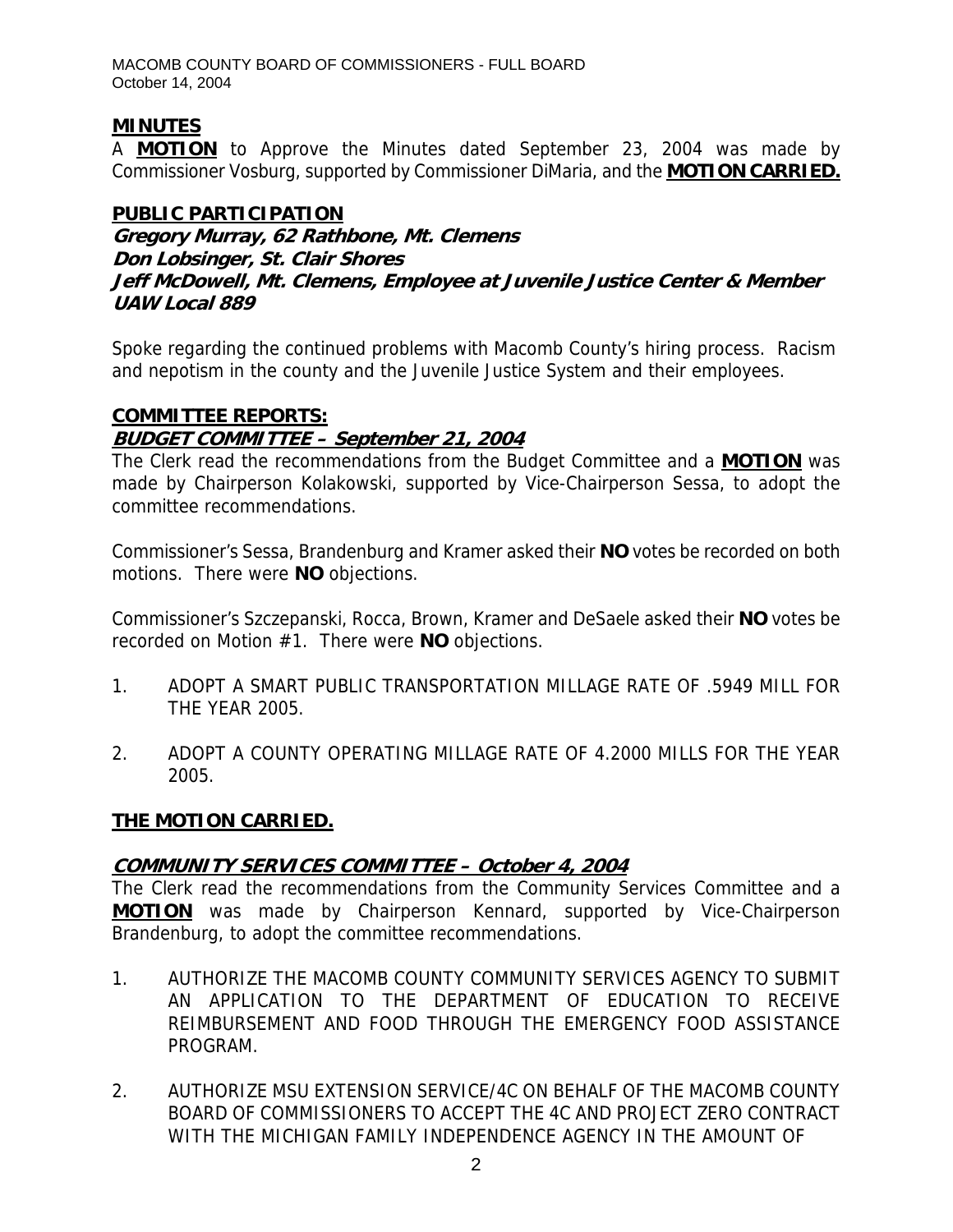\$320,496 FROM OCTOBER 1, 2004 THROUGH SEPTEMBER 30, 2005.

- 3. AUTHORIZE MSU EXTENSION TO RENEW THE CONTRACT WITH THE CITY OF WARREN FOR \$13,000 TO PROVIDE HOME REPAIR AND FINANCIAL MANAGEMENT CLASSES TO DESIGNATED FAMILIES FROM OCTOBER 1, 2004 THROUGH SEPTEMBER 30, 2005.
- 4. AUTHORIZE MSU EXTENSION SERVICE TO APPLY TO THE MICHIGAN DEPARTMENT OF AGRICULTURE TO BE ELIGIBLE FOR THE GYPSY MOTH SUPRESSION PROGRAM FOR THE FISCAL YEAR OF OCTOBER 1, 2004 THROUGH SEPTEMBER 30, 2005.

# **THE MOTION CARRIED.**

# **SENIOR CITIZENS COMMITTEE – October 4, 2004**

The Clerk read the recommendations from the Senior Citizens Committee and a **MOTION** was made by Chairperson Flynn, supported by Vice-Chairperson Rocca, to adopt the committee recommendations.

- 1. APPROVE INCREASE IN ADULT DAY SERVICE CHARGES FROM \$28.00 TO \$30.00 FOR A FULL DAY AND FROM \$17.00 TO 20.00 FOR A HALF DAY, EFFECTIVE JANUARY 1, 2005.
- 2. APPROVE MERCHANT DISCOUNT CARD WITHOUT A PHOTO.

# **THE MOTION CARRIED.**

### **OPERATIONAL SERVICES COMMITTEE – October 5, 2004**

The Clerk read the recommendations from the Operational Services Committee and a **MOTION** was made by Chairperson Rengert, supported by Vice-Chairperson Sauger, to adopt the committee recommendations.

1. AUTHORIZE PAYMENT FOR THE WORK PERFORMED AS FOLLOWS:

| COUNTY BUILDING<br>INTERIOR RENOVATIONS  | EDMUND LONDON & ASSOC.         | \$14,175.00 |
|------------------------------------------|--------------------------------|-------------|
| MARTHA T. BERRY<br><b>RENOVATIONS</b>    | EDMUND LONDON & ASSOC.         | 4.087.99    |
| MARTHA T. BERRY<br><b>RENOVATIONS</b>    | ELLISDON MICHIGAN, INC.        | 146.786.24  |
| <b>JUVENILE JUSTICE</b><br><b>CENTER</b> | WAKELY ASSOCIATES, INC.        | 4,548.65    |
| PUBLIC WORKS BLDG.                       | <b>WAKELY ASSOCIATES, INC.</b> | 10,500.00   |
| 42-2 DISTRICT COURT                      | YAMASAKI ASSOCIATES, INC.      | 2.881.50    |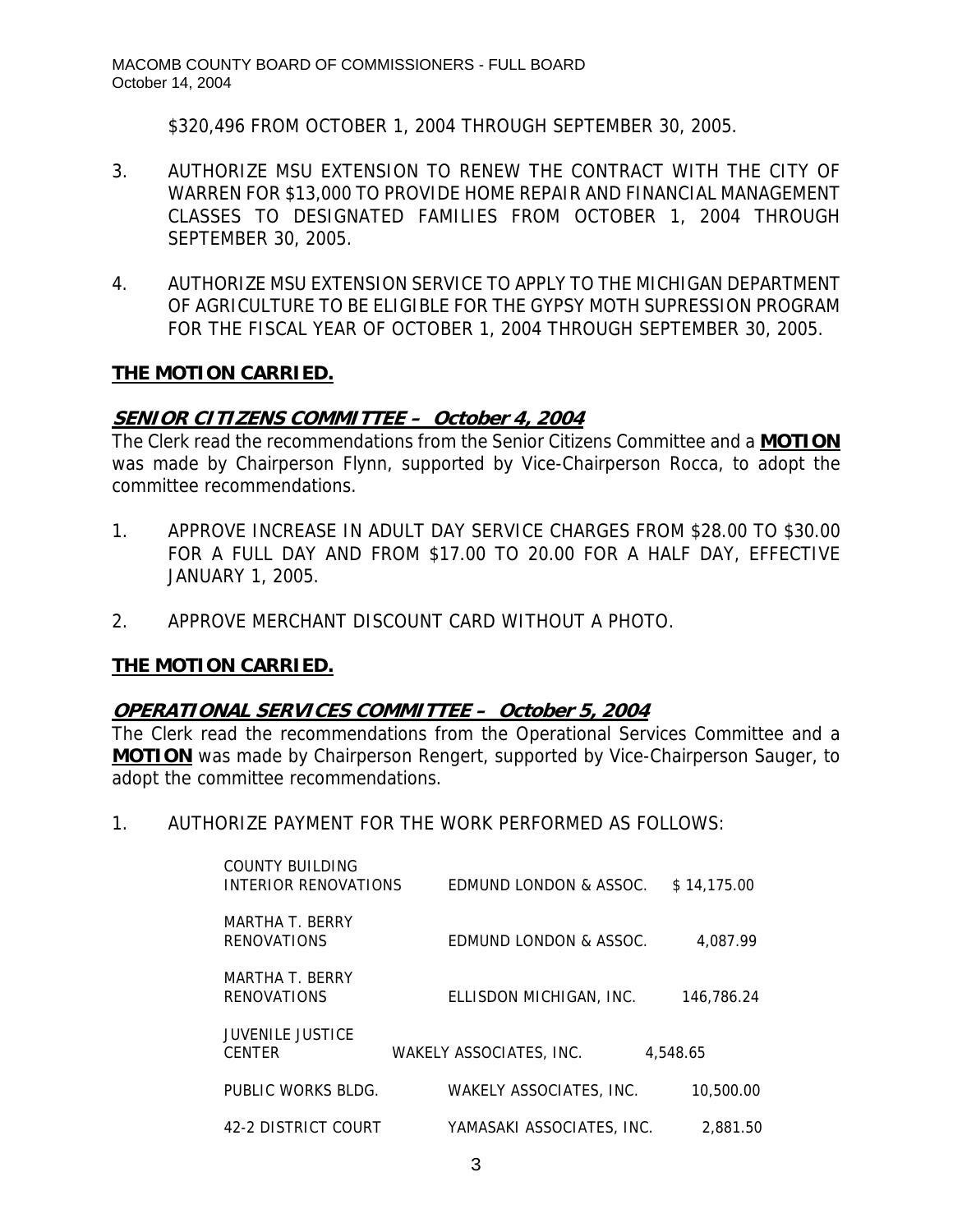MACOMB COUNTY BOARD OF COMMISSIONERS - FULL BOARD October 14, 2004 FURTHER, FUNDS ARE AVAILABLE IN THE CAPITAL BUDGET.

2. CONCUR IN THE RECOMMENDATION OF THE ARCHITECT, EDMUND LONDON & ASSOCIATES, AND APPROVE CHANGE ORDER NUMBER 8 IN THE AMOUNT OF \$200,388.00; FUNDS ARE AVAILABLE IN THE CONSTRUCTION CONTINGENCY.

### **THE MOTION CARRIED.**

**LEGISLATIVE & ADMINISTRATIVE SERVICES COMMITTEE – October 6, 2004**

The Clerk read the recommendations from the Legislative & Administrative Services Committee and a **MOTION** was made by Chairperson Szczepanski, supported by Vice-Chairperson Hill, to adopt the committee recommendations.

- 1. AUTHORIZE THE ISSUANCE OF AN RFP FOR AUDIO/VISUAL EQUIPMENT TO BE INSTALLED IN THE BOARD OF COMMISSIONERS' MEETING ROOM. FURTHER, TO ADD TO THE RFP TO INSTALL A COUPLE PLUGS IN THE BACK OF THE BOARD ROOM THAT CAN HOOK INTO THE SPEAKER SYSTEM FOR MEDIA USE.
- 2. APPROVE THE FOLLOWING MISCELLANEOUS DEPARTMENT REQUESTS:

27 NEXTEL i530 PHONES, 27 BELT CLIPS FOR MACOMB COUNTY CIRCUIT COURT PROBATION AT A ONE-TIME COST OF \$324.00 AND MONTHLY ACCESS CHARGE OF \$332.12; FUNDING IS AVAILABLE IN THE CIRCUIT COURT PROBATION TELEPHONE BUDGET;

ONE AUTO CAD 205 SOFTWARE UPGRADE FOR THE FACILITIES AND OPERATIONS DEPARTMENT AT A COST NOT TO EXCEED \$2,094.75; FUNDING IS AVAILABLE IN THE FACILITIES AND OPERATIONS MAINTENANCE ACCOUNT;

TWO STANDARD LAPTOPS; TWO EXTRA LAPTOP BATTERIES AND TWO MICROSOFT OFFICE LICENSES FOR THE MEDICAL EXAMINERS OFFICE – HEALTH DEPARTMENT AT A COST NOT TO EXCEED \$5,681.72; FUNDING IS AVAILABLE IN THE PUBLIC HEALTH – COMPUTER PROJECTS ACCOUNT;

ONE DESKTOP PRINTER FOR THE COURTROOM OF THE JUVENILE JUSTICE CENTER AT A COST NOT TO EXCEED \$1,729.00P FUNDING IS AVAILABLE IN THE MIS – CAPITAL EXPENSE COMPUTER EQUIPMENT ACCOUNT;

ONE COLOR PRINTER AND ONE NETWORK CARD FOR MARTHA T. BERRY AT A COST NOT TO EXCEED \$2,193.41; FUNDING IS AVAILABLE IN THE MARTHA T. BERRY – NEW EQUIPMENT FUND;

12 NEXTEL i530 PHONES, 12 BELT CLIPS FOR MACOMB COUNTY PROSECUTING ATTORNEY'S OFFICE AT A ONE-TIME COST OF \$144.00, AND MONTHLY ACCESS CHARGE OF \$147.60; FUNDING IS AVAILABLE IN THE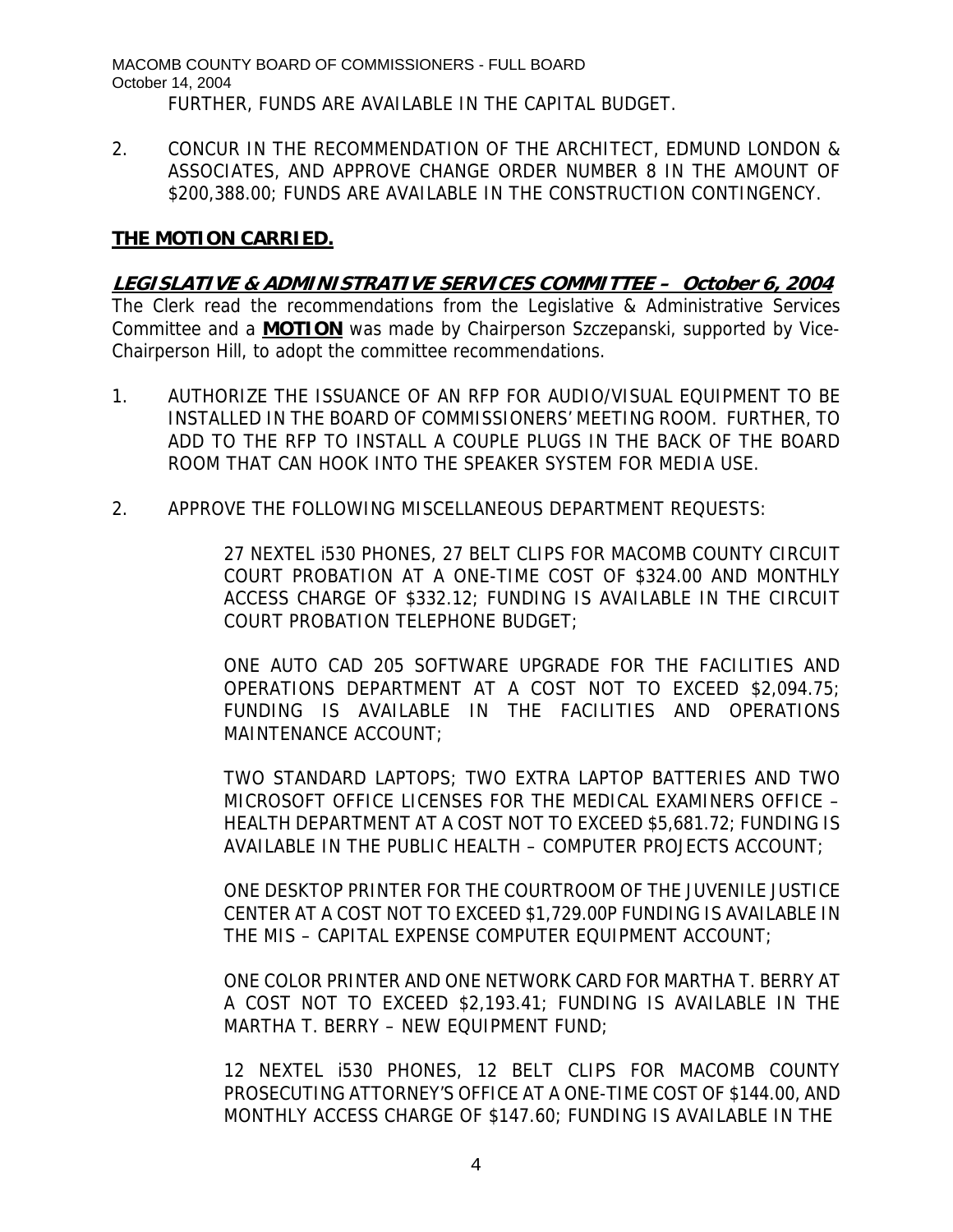PROSECUTORS FEDERAL EQUITABLE SHARING FUND; AND

ONE HP COLOR LASER JET 465ON PRINTER; ONE HP SCANJET 5550c SCANNER AND ACCESSORIES FOR THE SHERIFF'S DEPARTMENT AT COST NOT TO EXCEED \$2,481.98; FUNDING IS AVAILABLE IN THE SHERIFF – CORRECTIONS OFFICER TRAINING ACCOUNT.

3. AUTHORIZE ISSUANCE OF A REQUEST FOR PROPOSALS FOR CELL PHONE SERVICE CONTRACT.

# **HEALTH SERVICES COMMITTEE – October 7, 2004**

The Clerk read the recommendations from the Health Services Committee and a **MOTION** was made by Chairperson DeSaele, supported by Vice-Chairperson Haggerty, to adopt the committee recommendations.

- 1. AMEND THE 2004 DISCRETIONARY FEE SCHEDULE TO INCLUDE A SEPARATE PLAN REVIEW FEE FOR A PLAN REVIEW EVALUATION.
- 2. DIRECT THE HEALTH DEPARTMENT TO PROVIDE THE PNEUMOCOCCAL VACCINE AT SENIOR OUTREACH CLINICS.

# **THE MOTION CARRIED.**

### **PERSONNEL COMMITTEE – October 8, 2004**

The Clerk read the recommendations from the Personnel Committee and a **MOTION** was made by Chairperson Mijac, supported by Vice-Chairperson Doherty, to adopt the committee recommendations.

Commissioner Brandenburg asked her **NO** vote be recorded on Motion #2. There were **NO** objections.

1. RECONFIRM THE FOLLOWING VACANCIES:

1. (1) TECHNICIAN II EMERGENCY MANAGEMENT & COMMUNICATIONS

- 2. APPROVE THE ADDITION OF ONE FULL-TIME RECEPTIONIST POSITION AT THE JUVENILE JUSTICE CENTER.
- 3. CONCUR IN THE REQUEST OF THE INTERIM DIRECTOR, ROBERT WHITEHEAD, OF THE JUVENILE JUSTICE CENTER AND APPROVE THE ADDITION OF SIX CHILD CARE WORKERS (THREE FOR THE HIGH-RISK DETENTION UNIT; TWO FOR INTAKE WORKERS TO BE FILLED BY ONE MALE AND ONE FEMALE AND ONE FOR TRAINING/RECREATION COORDINATOR AND THE ADDITION OF TWO SHIFT SUPERVISORS.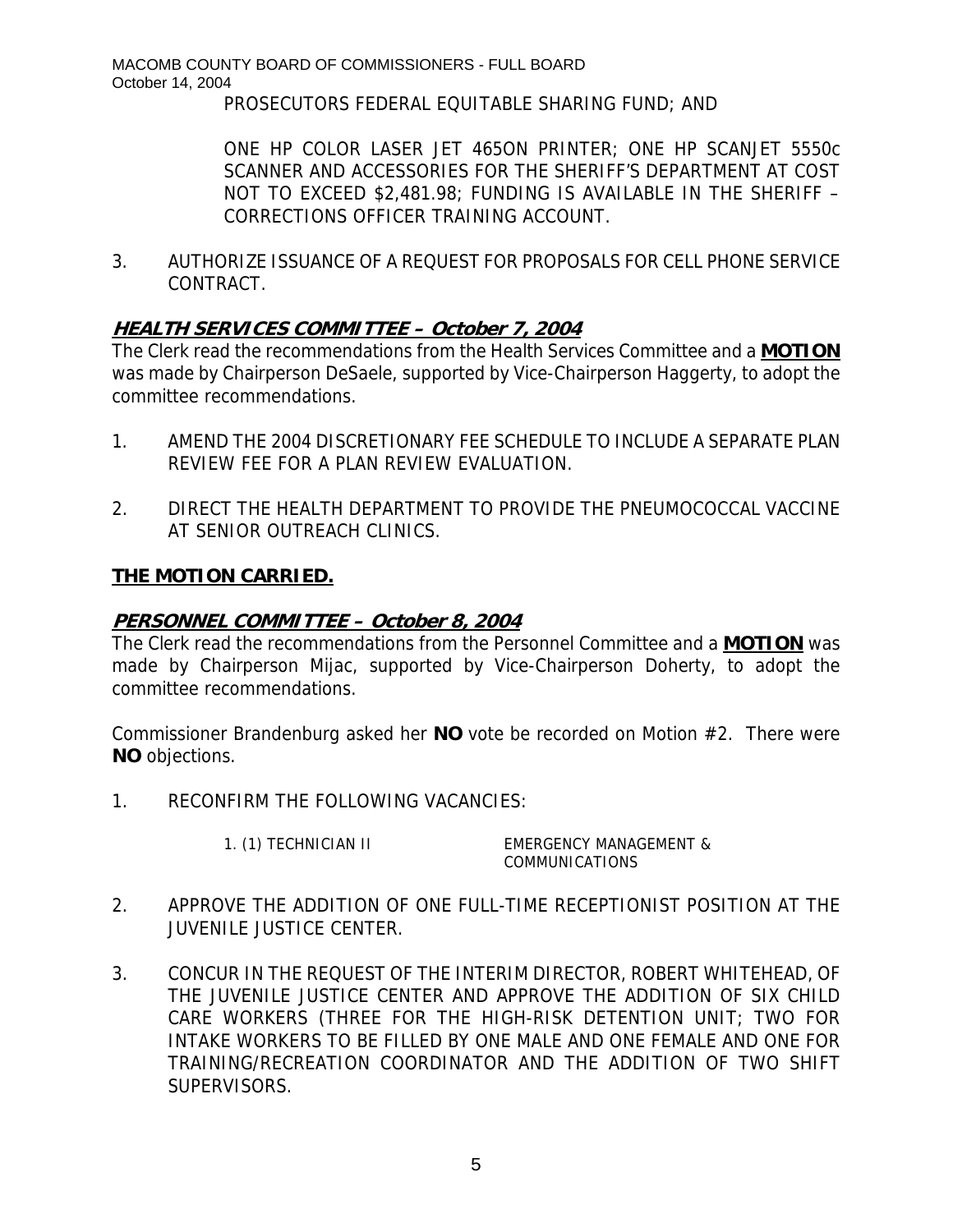MACOMB COUNTY BOARD OF COMMISSIONERS - FULL BOARD October 14, 2004

4. APPROVE THE TITLE CHANGE ONLY FOR THE CLASSIFICATION OF DATA SPECIALIST TO GIS DATA SPECIALIST IN THE OFFICE OF PLANNING AND ECONOMIC DEVELOPMENT.

# **THE MOTION CARRIED.**

### **BUDGET COMMITTEE – October 8, 2004**

The Clerk read the recommendations from the Budget Committee and a **MOTION** was made by Chairperson Kolakowski, supported by Vice-Chairperson Sessa, to adopt the committee recommendations.

Commissioner Sessa asked his **NO** votes be recorded on Motions #4 and #5. There were **NO** objections.

Commissioner Brandenburg asked her **NO** vote be recorded on Motion #4. There were **NO** objections.

1. APPROVE THE FOLLOWING:

FISCAL YEAR 2005 FRIEND OF THE COURT COOPERATIVE REIMBURSEMENT PROGRAM IN THE AMOUNT OF \$8,250,719.00, WHICH IS \$5,445,474.00 OR 66% STATE FUNDED AND \$2,805,245.00 OR 34% COUNTY FUNDED. A \$294,952.00 STATE SUPPLEMENT WILL REDUCE THE COUNTY PORTION TO \$2,510,293.00 AND INCREASE THE CONTRACT AMOUNT TO A TOTAL OF \$5,740,426.00. THIS PROGRAM COVERS THE PERIOD OF OCTOBER 1, 2004 THROUGH SEPTEMBER 30, 2005; AND

FILING OF THE SIXTH YEAR JUVENILE ACCOUNTABILITY BLOCK GRANT (FY 2005-2006) IN THE AMOUNT OF \$200,838.00 WITH A MATCH OF \$20,083.00 PROVIDED BY THE COUNTY. COUNTY MATCH OF \$20,083.00 WILL BE CONTAINED IN THE 2005 BUDGET.

2. APPROVE THE FOLLOWING:

AWARD BID 16-04 FOR THE PURCHASE OF THE IMAGING AND DOCUMENT MANAGEMENT SOLUTION TO POLICY STUDIES, INC., FOR THE FRIEND OF THE COURT AT A COST NOT TO EXCEED \$1,118,071.00, 66% REIMBURSABLE FROM THE COOPERATIVE REIMBURSEMENT PROGRAM (CRP). BALANCE OF FUNDING WILL BE AVAILABLE IN THE CAPITAL IMPROVEMENT FUND.

PURCHASE THE FINANCIAL SYSTEMS AND EQUIPMENT CHECK ANTI-FRAUD SPECIALTY EQUIPMENT FOR THE TREASURER'S OFFICE AT A COST OF \$8,030.00; FUNDING IS AVAILABLE IN THE CAPITAL PROJECTS FUND.

3. APPROVE THE FOLLOWING: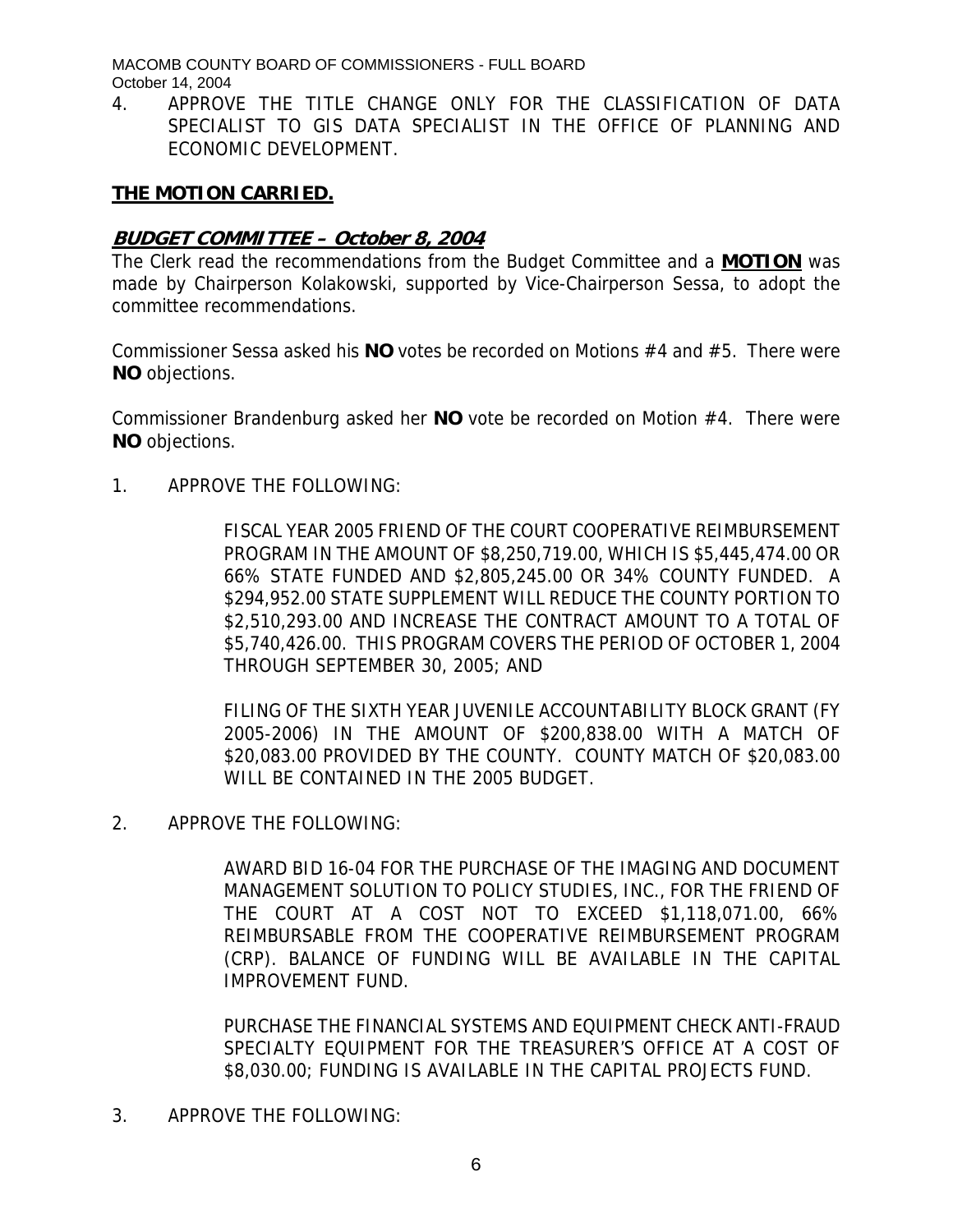MACOMB COUNTY BOARD OF COMMISSIONERS - FULL BOARD October 14, 2004

> CLINTON TOWNSHIP'S REQUEST TO AMEND THEIR ENVIRONMENTAL PROBLEMS: LAKE/RIVER FUND LOGJAM REMOVAL PRO0POSAL; AND

> PAYMENT OF \$10,000.00 TO CITY OF STERLING HEIGHTS FROM THE ENVIRONMENTAL PROBLEMS: LAKE/RIVER FUND FOR DEBRIS REMOVAL – CLINTON RIVER.

- 4. AUTHORIZE AN INCREASE IN THE FY 2004 REVENUE SHARING BUDGET OF \$1,250,000.00 WITH A CORRESPONDING INCREASE IN THE FY 2004 SHERIFF DEPARTMENT JAIL MEDICAL ACCOUNT OF \$1,250,000.00.
- 5. ADOPT THE 2004 MACOMB COUNTY APPORTIONMENT REPORT.
- 6. CONCUR IN THE RECOMMENDATION OF THE ARCHITECT, WAKELY ASSOCIATES AND AWARD THE GENERAL CONTRACT BID FOR THE PUBLIC WORKS BUILDING TO THE LOW QUALIFIED BIDDER, PROJECT CONTROL SYSTEMS, INC. (PCSI) IN THE AMOUNT OF \$5,601,000.00.

### **THE MOTION CARRIED.**

# **FINANCE COMMITTEE – October 13, 2004**

The Clerk read the recommendations from the Finance Committee and a **MOTION** was made by Chairperson Revoir, supported by Vice-Chairperson Slinde, to adopt the committee recommendations.

Commissioner Revoir asked to separate Motion #2. There were **NO** objections.

Commissioner Sessa commended Commissioner Brown on taking the initiative and following through on Motion #4. (applause)

A vote was taken on the following:

- 1. APPROVE THE MONTHLY BILLS (WITH CORRECTIONS, DELETIONS AND/OR ADDENDA) AND AUTHORIZE PAYMENT; FURTHER, TO APPROVE THE PAYROLL IN THE TOTAL AMOUNT OF \$4,792,066.36, WITH NECESSARY MODIFICATIONS TO THE APPROPRIATIONS.
- 3. AWARD THE MARTHA T. BERRY MASONRY TUCKPOINTING BID TO THE LOW BIDDER, CUSACK'S MASONRY RESTORATION, INC., IN THE AMOUNT OF \$284,189.00; FUNDS ARE AVAILABLE IN THE CAPITAL BUDGET.
- 4. CONCUR IN THE RECOMMENDATION OF THE DIRECTOR OF RISK MANAGEMENT & SAFETY, HUMAN RESOURCES AND MARSH ADVANTAGE AMERICAN, THE COUNTY'S CONSULTANT, TO RENEW THE BLUE CARE NETWORK AND HEALTH ALLIANCE PLAN (HMO) CONTRACTS EFFECTIVE JANUARY 1, 2005 THROUGH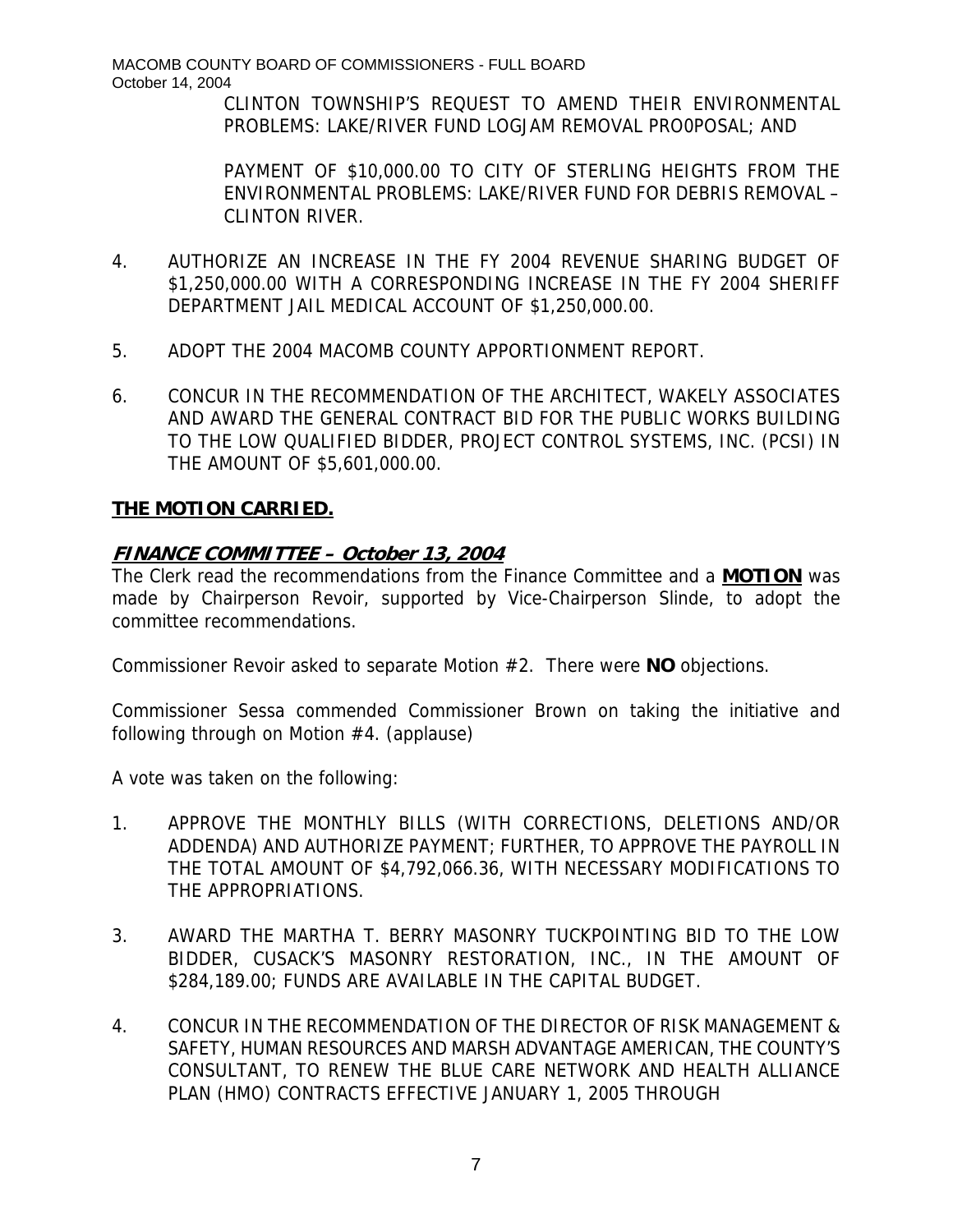MACOMB COUNTY BOARD OF COMMISSIONERS - FULL BOARD October 14, 2004 DECEMBER 31, 2005.

5. AUTHORIZE MAKEUP PAY COMPENSATION FOR COUNTY EMPLOYEES WHO ARE SERVING IN ACTIVE MILITARY SERVICE AND DIRECT THE HUMAN RESOURCES DEPARTMENT TO DEVELOP IMPLEMENTING LANGUAGE TO BE BROUGHT BACK TO THE PERSONNEL COMMITTEE FOR REVIEW.

# **THE MOTION CARRIED.**

### **SEPARATED MOTION**

2. APPROVE AN ADJUSTMENT TO THE MILEAGE REIMBURSEMENT RATE AND MEAL ALLOWANCE TO EQUATE THE RATES PAID BY THE STATE OF MICHIGAN EFFECTIVE OCTOBER  $1^{ST}$  OF EACH YEAR; THEREFORE, EFFECTIVE OCTOBER 1, 2004, THE MILEAGE REIMBURSEMENT RATE WILL INCREASE TO THIRTY-SEVEN CENTS PER MILE AND THE DAILY MEAL ALLOWANCE FOR EMPLOYEES WILL INCREASE TO \$31.00 PER DAY IN COMPLIANCE WITH THE STATE OF MICHIGAN RATES; FURTHER, THE FINANCE DIRECTOR IS DIRECTED TO NOTIFY EACH ELECTED OFFICIAL AND DEPARTMENT HEAD OF THE ABOVE-NOTED RATES.

A **MOTION TO POSTPONE** FOR ONE MONTH WAS MADE BY COMMISSIONER REVOIR, SUPPORTED BY COMMISSIONER BRANDENBURG.

#### **ROLL CALL VOTE**

|                | <b>YES</b> | NΟ |
|----------------|------------|----|
| BRANDENBURG    | Χ          |    |
| <b>BROWN</b>   | Χ          |    |
| <b>DESAELE</b> | X          |    |
| DI MARIA       |            | Χ  |
| <b>DOHERTY</b> |            | X  |
| <b>FLYNN</b>   |            | Χ  |
| FRASCHETTI     | χ          |    |
| HAGGERTY       |            | Χ  |
| HILL           |            | Χ  |
| KENNARD        |            | X  |
| KOLAKOWSKI     |            | Χ  |
| <b>KRAMER</b>  | Χ          |    |
| LUND           | X          |    |
| MIJAC          |            | χ  |
| <b>PERNA</b>   | Χ          |    |
| RENGERT        | X          |    |
| REVOIR         | X          |    |
| ROCCA          | Χ          |    |
| <b>SAUGER</b>  |            | Χ  |
| <b>SESSA</b>   | Χ          |    |
| <b>SLINDE</b>  |            | Χ  |
| SYPNIEWSKI     |            | Χ  |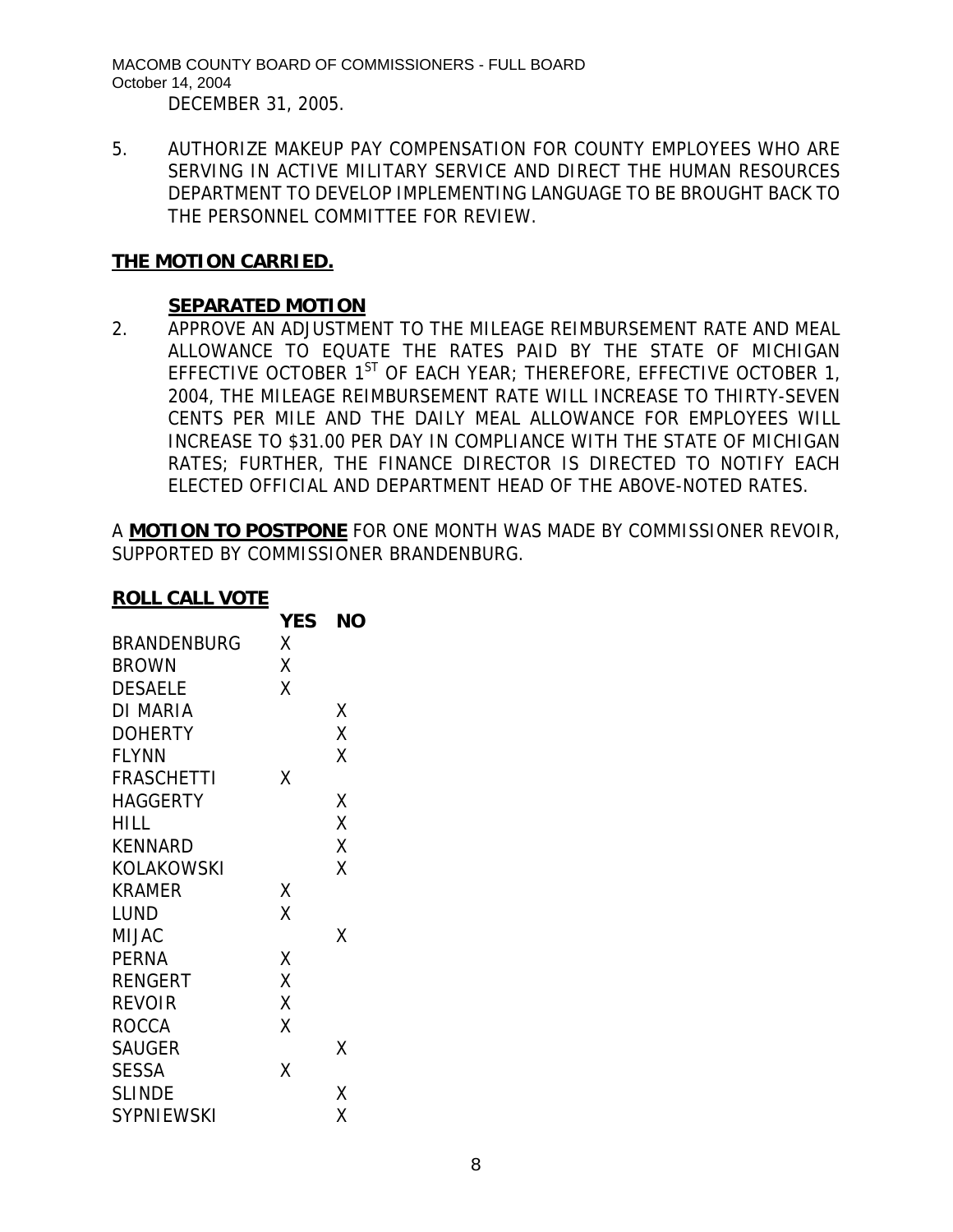|                    |    | MACOMB COUNTY BOARD OF COMMISSIONERS - FULL BOARD |  |
|--------------------|----|---------------------------------------------------|--|
| October 14, 2004   |    |                                                   |  |
| <b>SZCZEPANSKI</b> | x  |                                                   |  |
| <b>VOSBURG</b>     | x. |                                                   |  |
| <b>WALSH</b>       | x. |                                                   |  |
| <b>WHITE</b>       |    |                                                   |  |
| <b>TOTAL</b>       | 14 | 12                                                |  |

#### **THE MOTION TO POSTPONE PASSED.**

#### **RESOLUTIONS/TRIBUTES**

A **MOTION** was made by Commissioner Brandenburg, supported by Commissioner Rengert, to adopt the Resolutions and Tributes in their entirety.

- Res. No. 04-112 Commemorating the Grand Opening of the Senior Center in Roseville (offered by Slinde; include Haggerty; recommended by Personnel Committee on 10/8/04)
- Res. No. 04-113 Commending the Chesterfield Lions Club for Institution of the Leo Program (offered by Vosburg; recommended by Personnel Committee on 10/8/04)
- Res. No. 04-108 Commending Timothy Jon Corbett Eagle Scout (offered by Kennard; recommended by Budget Committee on 10/8/04)
- Res. No. 04-109 Commending Floyd Underwood, Sr. for His Years of Community Service (offered by Sypniewski; recommended by Finance Committee on 10/13/04)
- Res. No. 04-110 Declaring November 16, 2004 as Prematurity Awareness Day in Macomb County (offered by Board Chair; recommended by Finance Committee on 10/13/04)
- Res. No. 04-111 Resolution for Taylor Verrier, 15 years old, for courage and faith during her double lung and heart transplant (offered by Brandenburg at Full Board)

#### **THE MOTION CARRIED.**

# **ITEM WAIVED TO FULL BOARD BY COMMUNITY SERVICES COMMITTEE CHAIRMAN:**

A **MOTION** WAS MADE BY COMMISSIONER BRANDENBURG, SUPPORTED BY COMMISSIONER VOSBURG TO AUTHORIZE MSU EXTENSION SERVICE/4C PROGRAM TO RENEW CONTRACT WITH MICHIGAN COMMUNITY COORDINATED CHILD CARE ASSOCIATION TO PROVIDE CHILD CARE TRAINING, TECHNICAL ASSISTANCE AND RECRUITMENT SERVICES, AND THE **MOTION CARRIED**.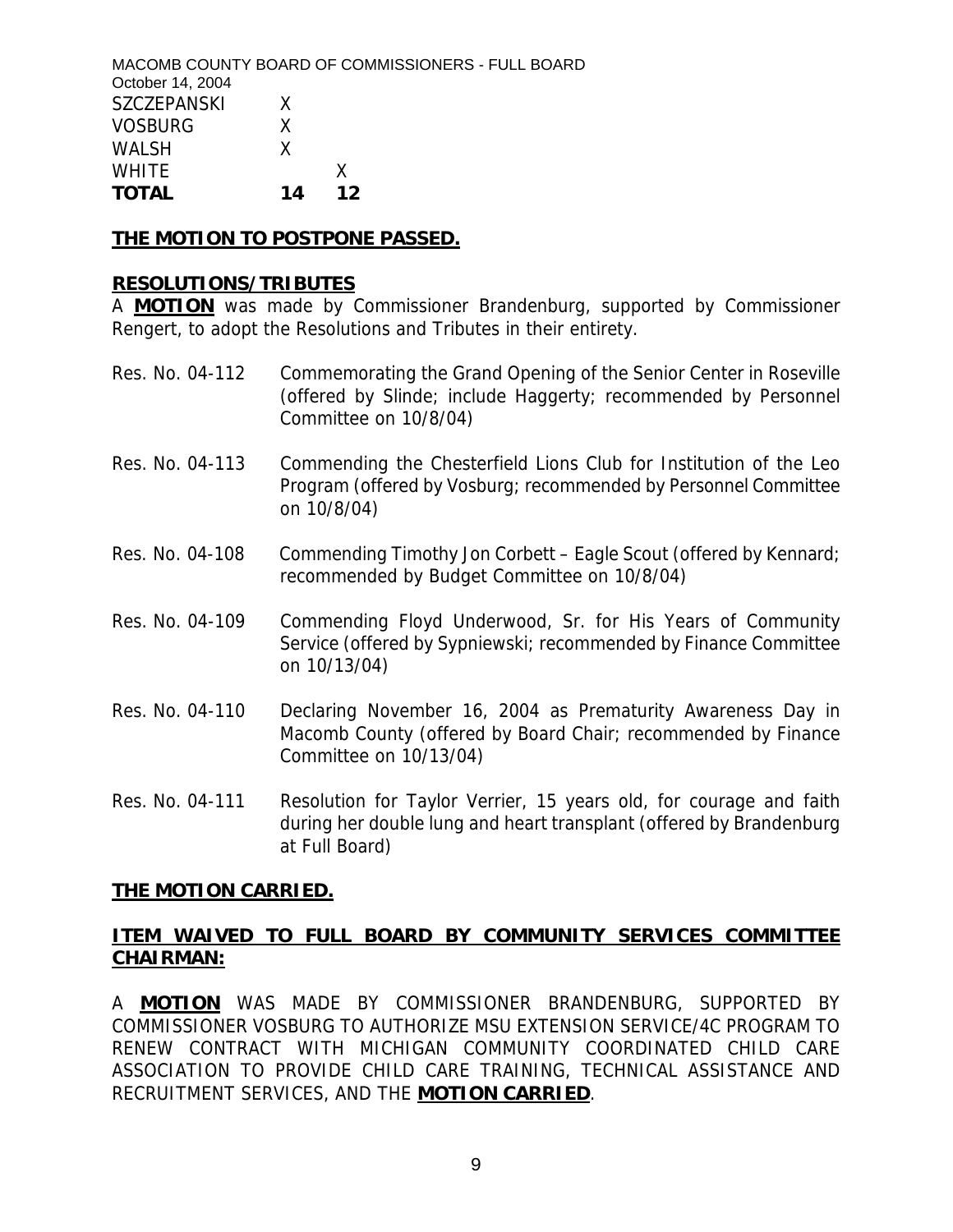A **MOTION** WAS MADE BY COMMISSIONER BRANDENBURG, SUPPORTED BY COMMISSIONER DESAELE TO APPROVE PURCHASE OF PRIOR SERVICE TIME BY KATHLEEN BRANDT, AND THE **MOTION CARRIED.**

### **APPOINTMENTS**

A **MOTION** WAS MADE BY COMMISSIONER DESAELE, SUPPORTED BY COMMISSIONER SZCZEPANSKI TO APPROVE THE APPOINTMENTS IN THEIR ENTIRETY.

### a) **LOCAL EMERGENCY PLANNING COMMITTEE**

**Name Category** Charles Flinn 7 – Hospital Personnel

b) **SOCIAL SERVICES BOARD (FAMILY INDEPENDENCE AGENCY) Name Term Ending** Roger Facione October 31, 2007

# c) **COMMUNITY CORRECTIONS (Terms ending March 31, 2007) Name**

 Hon. Joseph A. Boedeker, District Court Bench representative Hon. Pamela Gilbert O'Sullivan, Probate Court Bench representative

### **THE MOTION CARRIED.**

A **MOTION TO SUSPEND THE RULES** TO MOVE AGENDA ITEM #15 PUBLIC PARTICIPATION AHEAD OF ITEM #13 EXECUTIVE SESSION AND ITEM #14 NEW BUSINESS, SUPPORTED BY COMMISSIONER FLYNN, **AND THE MOTION CARRIED.**

### **PUBLIC PARTICIPATION**

**Donald Lobsinger, St. Clair Shores Gregory Murray, 62 Rathbone, Mt. Clemens** 

Continued their opinions/statements from the earlier public participation.

### **Executive Session 7:50 p.m. Closed 8:40 p.m.**

A **MOTION** TO APPROVE THE OPTION TO PURCHASE WAS MADE BY COMMISSIONER SLINDE, SUPPORTED BY COMMISSIONER VOSBURG, AND THE **MOTION CARRIED**, with Commissioner's Brandenburg and DeSaele voting **NO**.

### **NEW BUSINESS**

None